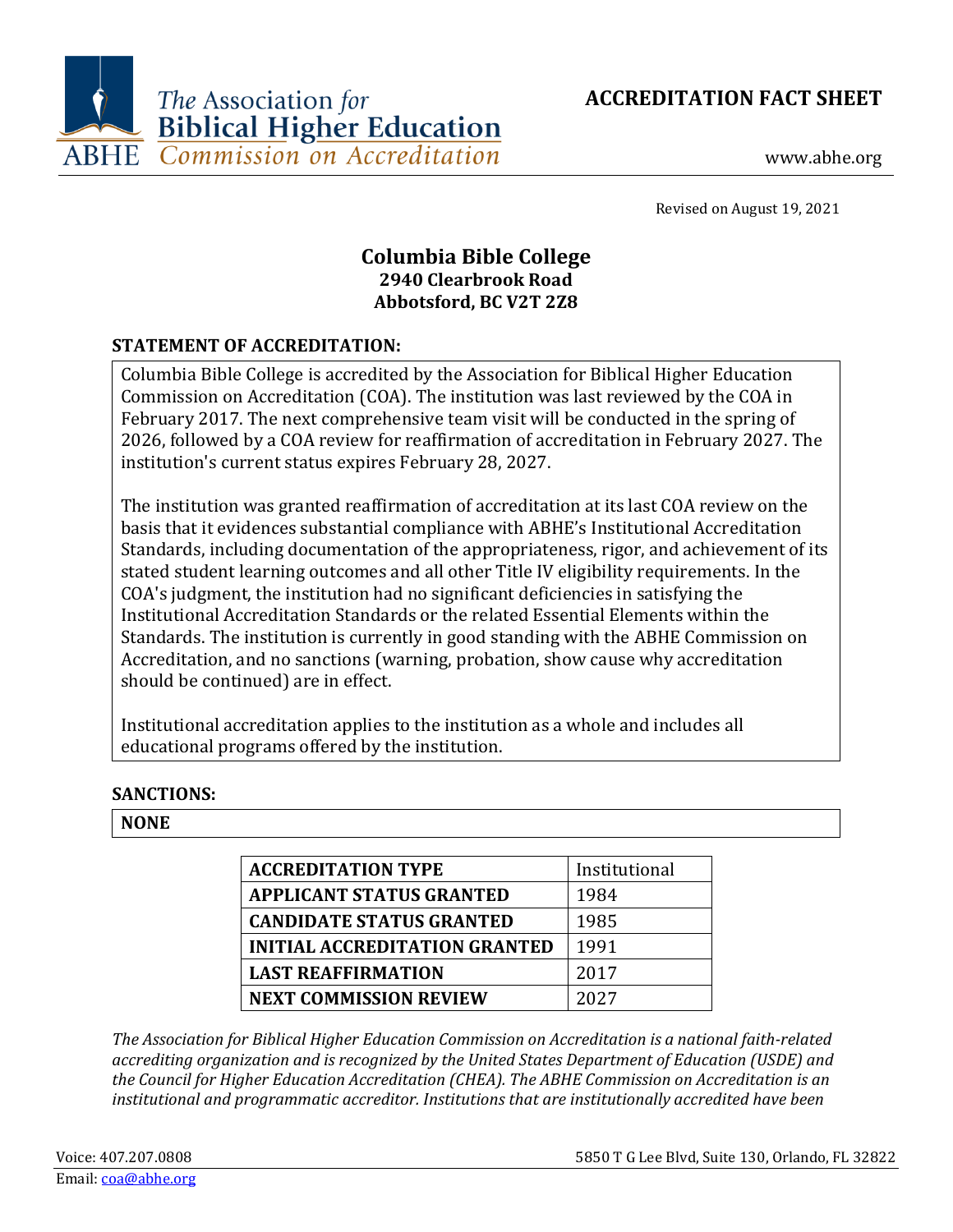*examined as a whole. Institutions that are programmatically accredited have specific programs that have been reviewed in light of ABHE standards. This statement of accreditation information is the Commission's official statement of an institution's accredited status.*

#### **ACCREDITATION DECISIONS:**

| <b>DATE</b> | <b>ACTION</b><br>ΑI   |
|-------------|-----------------------|
| February    | Granted reaffirmation |
| 2017        | of accreditation ا    |

*Includes the following: applicant status, candidate status, initial accreditation, reaffirmation of accreditation, sanction, substantive change approval - last 5 years. Please see the "Policy on Communication of Accreditation Decisions" in the COA Manual.*

### **APPROVED DELIVERY METHODS:**

| TYPE:                           | <b>APPROVAL:</b>                                       |
|---------------------------------|--------------------------------------------------------|
| Distance Education (online)     | The institution is authorized to offer up to 49% of an |
|                                 | academic program via distance education (online).      |
| <b>Correspondence Education</b> | The institution is authorized to offer up to 49% of an |
|                                 | academic program via correspondence education.         |
| Competency-Base Education       | The institution is authorized to offer up to 49% of an |
|                                 | academic program via competency-based education by     |
|                                 | the course/credit approach or direct assessment.       |

*Please see the "Policy on Alternative Academic Patterns" in the COA Manual.*

## **APPROVED OFF-CAMPUS LOCATIONS:**

| <b>TYPE</b>           | <b>ADDRESS</b>                                    |
|-----------------------|---------------------------------------------------|
| <b>Extension Site</b> | 870 Lynn Valley Road, North Vancouver, BC V7J 1Z7 |

*A branch campus is an additional location of an institution that is geographically apart and independent of the main campus of the institution and (1) is permanent in nature;(2) offers courses in educational programs leading to a degree, certificate, or other recognized educational credential;(3) has its own faculty and administrative or supervisory organization; and (4) has its own budgetary and hiring authority. An additional location is a facility that is geographically apart from the main campus of the institution and at which the institution offers at least 50% of a program through classroom courses, hybrid courses, or a combination of both. An additional location may qualify as a branch campus and be subject to requirements pertaining to branch campuses. An extension site is an off-campus location where less than 50% of a degree program may be earned by classroom courses, hybrid courses, or a combination of both.*

| DEGREE/DIPLOMA/CERTIFICATE | PROGRAM (MAJOR/CONCENTRATION)      |
|----------------------------|------------------------------------|
| Certificate                | <b>Christian Studies</b>           |
| Certificate                | <b>Emergency Rescue Technician</b> |
| Certificate                | Quest                              |
| Diploma                    | Applied Leadership                 |
| Diploma                    | <b>Biblical Studies</b>            |
| Diploma                    | <b>General Studies</b>             |
| Diploma                    | <b>Intercultural Studies</b>       |
| Diploma                    | Outdoor Leadership                 |

#### **APPROVED EDUCATIONAL PROGRAMS:**